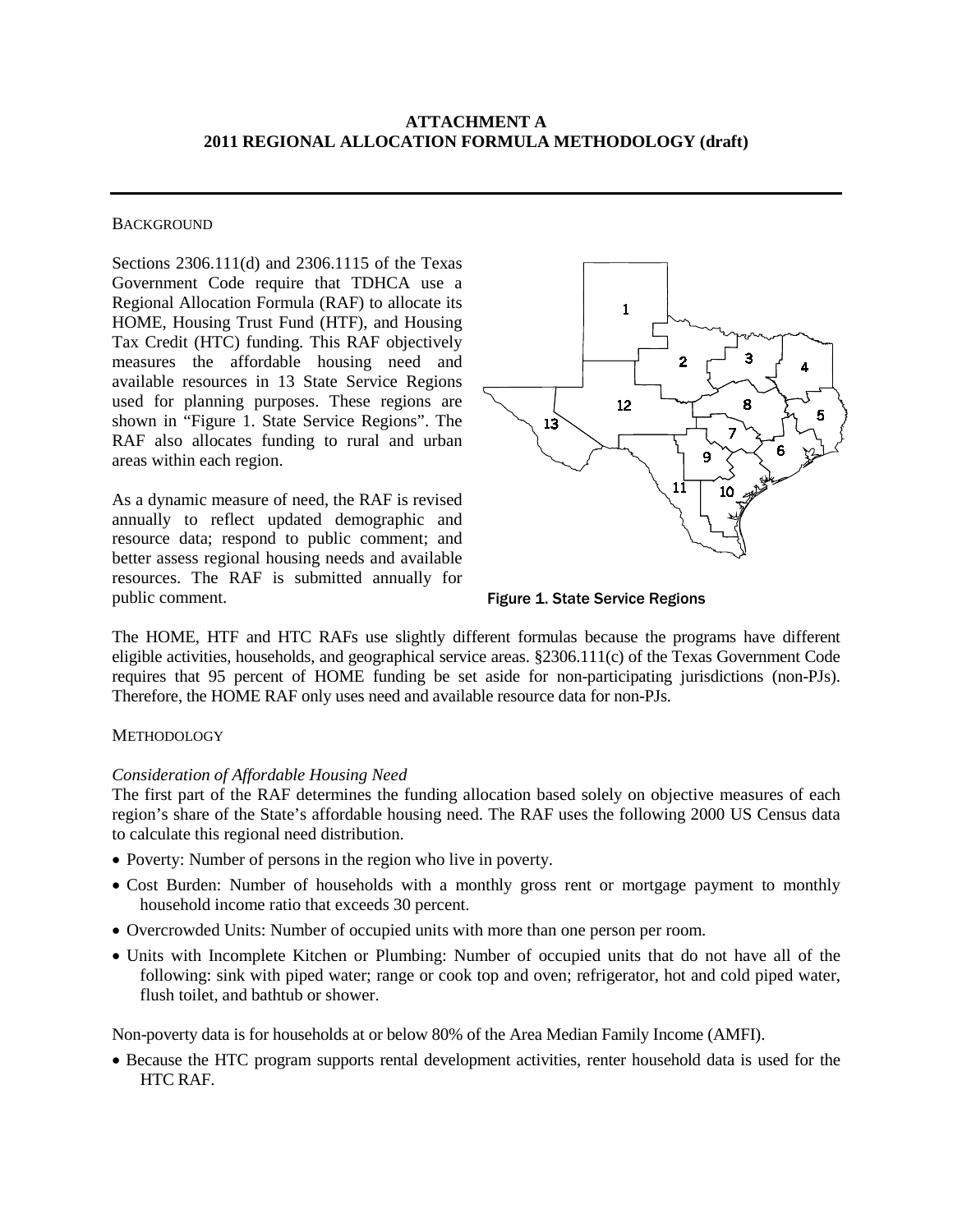• Because the HOME and HTF programs support renter and owner activities, both renter and owner data is used in the HOME and HTF RAFs.

The following steps are used to measure regional need.

- 1. Need data is adjusted to current year levels by applying a growth factor based on the growth experienced since 2000.<sup>[1](#page-1-0)</sup>
- 2. Each need measure is weighted to reflect its perceived relevance in assessing affordable housing need. Half the measure weight is associated with poverty because of the significant number of persons in poverty and the use of this factor in the HUD Community Planning and Development Program Formula Allocations. The remaining measure weight is proportionately allocated based on the relative size of the other three measure populations. The resulting need measure weights are: poverty  $= 50$  percent, cost burden  $= 36$  percent, overcrowding  $= 12$  percent, and substandard housing  $= 2$  percent.
- 3. The following steps calculate the funding distribution based on the need measures.
	- a. The total RAF funding amount is multiplied by each need measure weight to determine the amount of funding distributed by that measure.
	- b. Each measure's amount of funding is regionally distributed based on the distribution of persons or households in need.
- 4. The resulting regional measure distributions are then combined to calculate each region's need-based funding amount.
- 5. Each region's need based funding amount is divided by the total RAF funding amount. This quotient is the region's need percentage.

## *Consideration of Available Housing Resources*

In addition to TDHCA, there are many other sources of funding that address affordable housing needs. To mitigate any inherent inequities in the way these resources are regionally allocated, the RAF compares each region's level of need to its level of resources.

Because the resources used in the RAF reflect the three programs' eligible households and activities, the following data is used.

- The HTC RAF uses rental funding sources.
- The HTF RAF uses sources of rental and owner funding.
- The HOME RAF uses sources of rental and owner funding in non-PJs.

The following resources are used in the HOME, HTF and HTC RAFs.

• Housing Tax Credits  $(4\% \text{ and } 9\%)^2$  $(4\% \text{ and } 9\%)^2$ 

 $\overline{a}$ 

- Housing Trust Fund Rental Development Funding
- HUD HOME Funds (TDHCA and Participating Jurisdiction)
- HUD Housing for Persons with AIDS Funding
- HUD Public Housing Authority (PHA) Capital Funding

<span id="page-1-0"></span><sup>&</sup>lt;sup>1</sup> The 2010 HISTA data, or Households by Income, Size, Tenure and Age, from Ribbon Demographics is utilized in the RAF. HISTA data is based upon special tabulations of 2000 US Census data with demographic projections provided by Claritas.

<span id="page-1-1"></span><sup>2</sup> Estimated capital raised through the syndication of the HTCs. This figure is \$0.70 based upon a survey of HTC applications.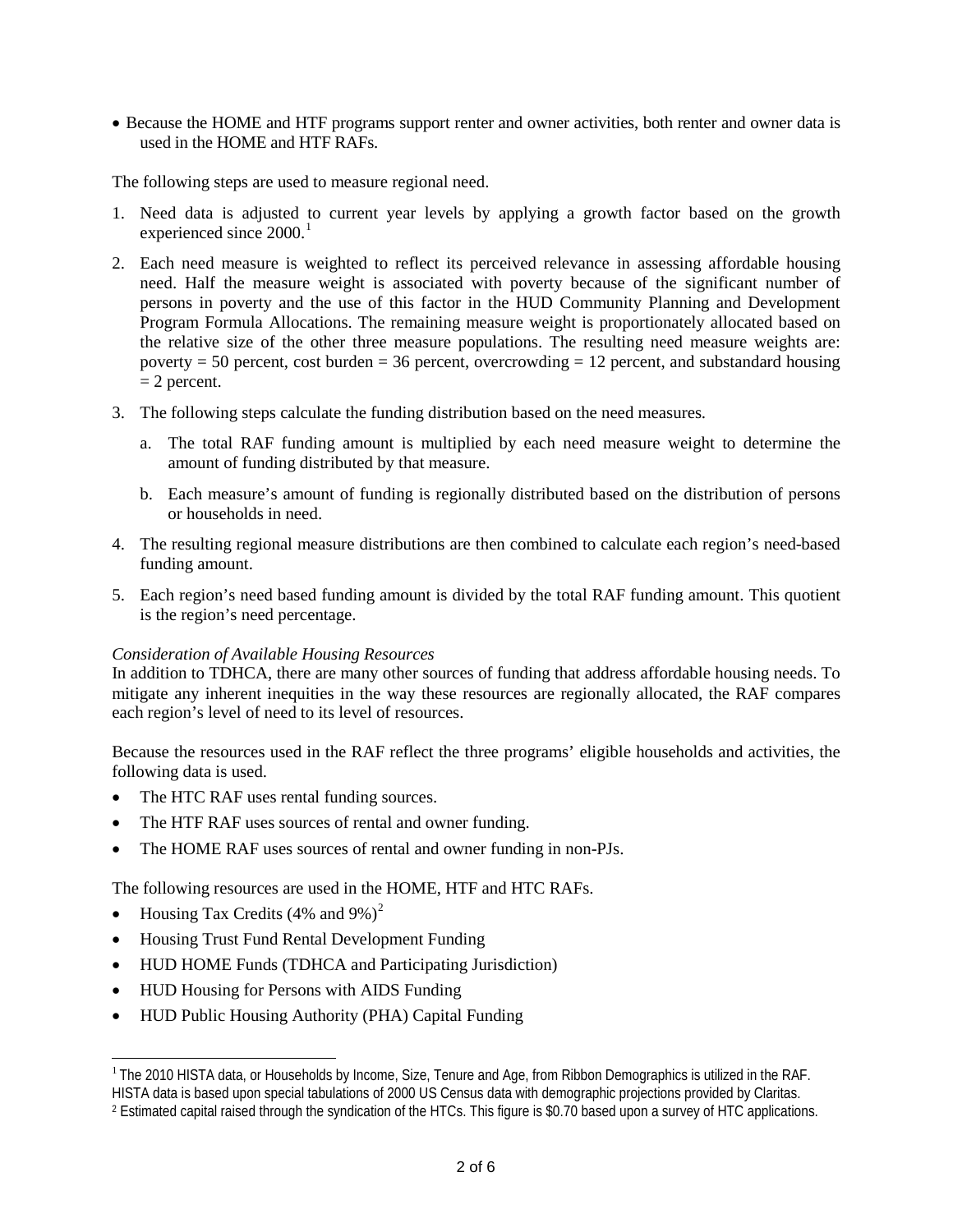- HUD §8 Tenant-Based Rental Assistance (TDHCA & PHA)
- Multifamily Texas Housing Trust Fund
- Multifamily Tax-Exempt Bond Financing<sup>[3](#page-2-0)</sup>
- United States Department of Agriculture (USDA) Multifamily Development Funding
- USDA Rental Assistance

The HOME and HTF RAFs also include the following sources of owner funding.

- USDA 502 and 504 Loans and Grants
- Single Family Bond Financing (TDHCA and Housing Finance Corporations)

These steps calculate the regional distribution of available housing resources.

- 1. The available resources are summed by region and for the state. The resulting sums are the regional and state resource totals.
- 2. The regional resource total is divided by the state resource total. This quotient is the region's resource percentage.

## *Comparison of Regional Need and Available Resource Distributions*

In theory, if the measurement of regional need is accurate, then the region's need percentage should reflect its resource percentage. A region with a negative resource and need difference is considered to be "under allocated." This region should have received a larger portion of the available resources to address their need. Similarly, a region with a positive difference is considered "over allocated." Conversely, it should have received a smaller portion of the available resources.

To address differences between the regional need and resource distributions, the RAF uses a resource funding adjustment to shift a portion of the need based funding distribution from over allocated to under allocated regions.

A resource funding adjustment limit is used to ensure that a particular region or geographical area is not overly penalized or benefited by the resource funding adjustments. A region's need based funding amount cannot be reduced or increased by more than the percentage of the state's available resources that are not already regionally distributed. This percentage is calculated by finding the average difference between each funding source's regional distribution and the regional need percentages. Sources whose average of the regional differences exceeds five percent or that are not distributed to all regions are included in the resource funding adjustment limit.

The following steps calculate the resource funding adjustments.

 $\overline{a}$ 

- 1. The regional resource percentage and regional need percentage differences are calculated.
- 2. The resulting over allocated (positive) resource differences are summed to calculate the state resource difference.
- 3. The state resource difference is multiplied by the total RAF funding. This product is the state over allocated resource amount.
- 4. Each over allocated resource difference is divided by the state resource difference. This quotient is the over allocation percentage.

<span id="page-2-0"></span><sup>&</sup>lt;sup>3</sup> The value of the bonds is 62 percent of the total bond amount. This is an estimate of the capital required to fill an affordability gap that remains after the capital raised through the syndication of the 4% HTCs is deducted from the total development cost. The Final RAF will utilize the most current award data available.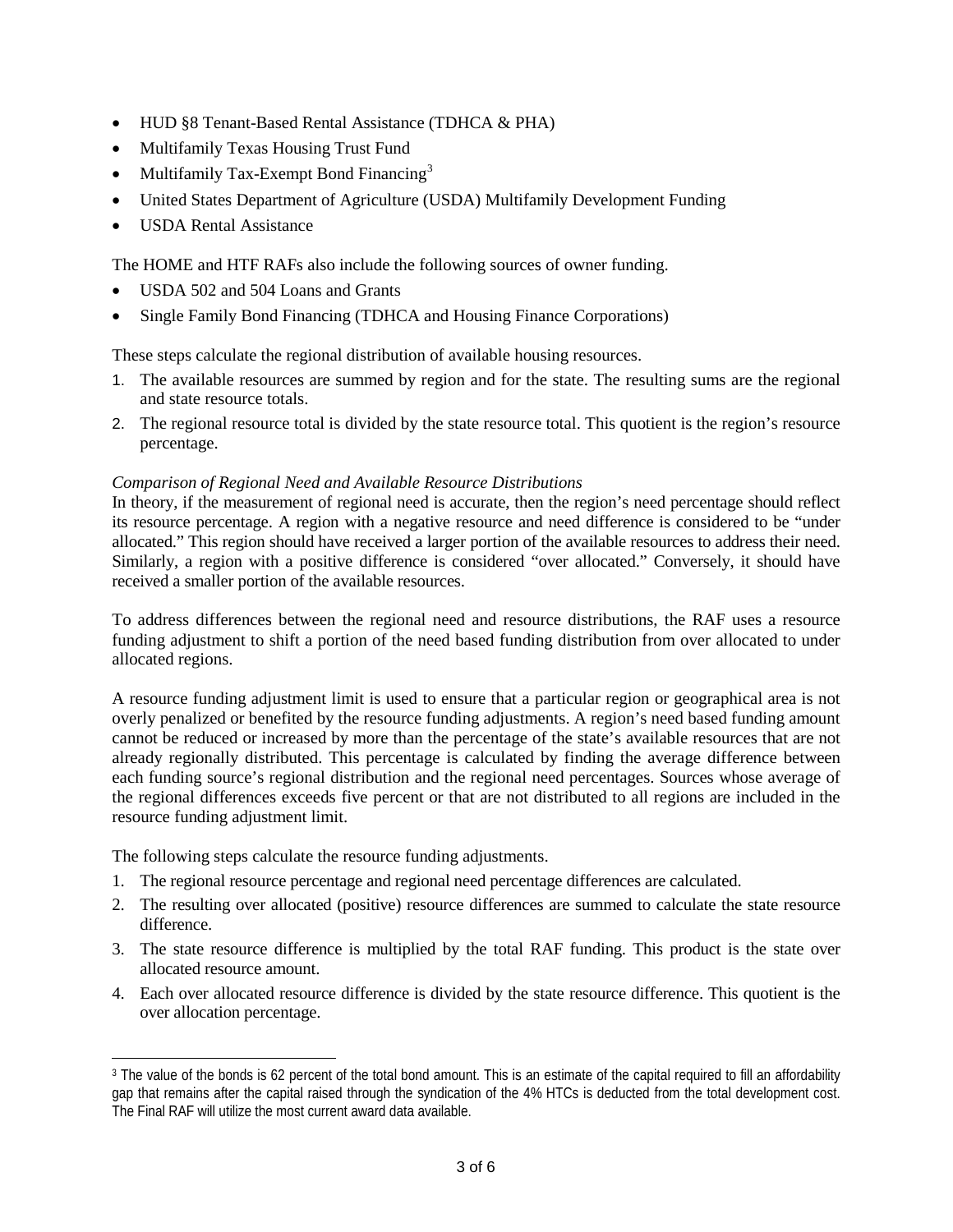- 5. Each over allocation percentage is multiplied by the state over allocated resource amount to determine the base resource funding adjustment.
- 6. The region's need based funding amount is multiplied by the resource funding adjustment limit. This product is the maximum resource funding adjustment.
- 7. The lesser of the base resource funding adjustment and the maximum resource funding adjustment is the over allocated region's resource funding adjustment.
- 8. The over allocated regions' resource funding adjustments are summed. This total is the state under allocated resource amount.
- 9. Each under allocated (negative) resource difference is divided by the state resource difference to determine the under allocation percentage.
- 10. Each under allocation percentage is multiplied by the state under allocated resource amount. This product is the under allocated region's resource funding adjustment.

# *Consideration of Rural and Urban Need[4](#page-3-0)*

There are a number of factors that affect the distribution of resources to rural and urban areas. These include rural area feasible development sizes, allowable rent and income levels, and proximity to developers, contractors, and materials. Access to resources is also an issue because some funding, such as multifamily tax-exempt bond financing, does not work very well in rural areas. As required by §2306.111(d) of the Texas Government Code, to ensure an equitable distribution of funding to both rural and urban areas, the RAF analyzes the distribution of rural and urban need and resources at the regional level.

The RAF uses the following definitions to categorize rural and urban areas.

- 1. Area The geographic area contained within the boundaries of:
	- a. an incorporated place, or
	- b. a Census Designated Place (CDP) as established by the U.S. Census Bureau for the most recent Decennial Census.
- 2. Rural An Area that is:

 $\overline{a}$ 

- a. outside the boundaries of a metropolitan statistical area (MSA); or
- b. within the boundaries of a MSA, if the Area has a population of  $25,000^5$  $25,000^5$  $25,000^5$  or less and does not share a boundary with an Urban Area.<sup>[6](#page-3-2)</sup>
- c. in an Area that is eligible for funding by the Texas Rural Development Office of the United States Department of Agriculture, other than an Area that is located in a municipality with a population of more than  $50,000$ .<sup>[7](#page-3-3)</sup>

<span id="page-3-0"></span><sup>4</sup> §2306.111(d) requires the RAF to consider "rural and urban areas" in its distribution of program funding.

<span id="page-3-1"></span><sup>5</sup> The definition of "population" in state law (Sec. 311.005(3), Government Code) is "the population shown by the most recent federal decennial census." Because of this requirement, the decennial census place population must be used to make the area type determination.

<span id="page-3-2"></span><sup>6</sup> Applicants may petition TDHCA to update the "Rural" designation of an incorporated area within a metropolitan statistical area by providing a letter from a local official. Such letter must clearly indicate that the area's incorporated boundary touches the boundary of another incorporated area with a population of over 25,000. To treat all applicants equitably, such letter must be provided to TDHCA prior to the commencement of the pre-application submission period for HTC applications, or application submission period for HOME applications.

<span id="page-3-3"></span><sup>7</sup>TDHCA utilizes the most recent list of designated places produced by the Texas USDA Rural Development State Office. Applicants may petition TDHCA to update the "Rural" designation of an area by providing a letter from a USDA Rural Development official clearly stating that the area is eligible for funding by USDA Rural Development. To treat all applicants equitably, such letter must be provided to TDHCA prior to the commencement of the pre-application submission period for HTC applications, or application submission period for HOME applications.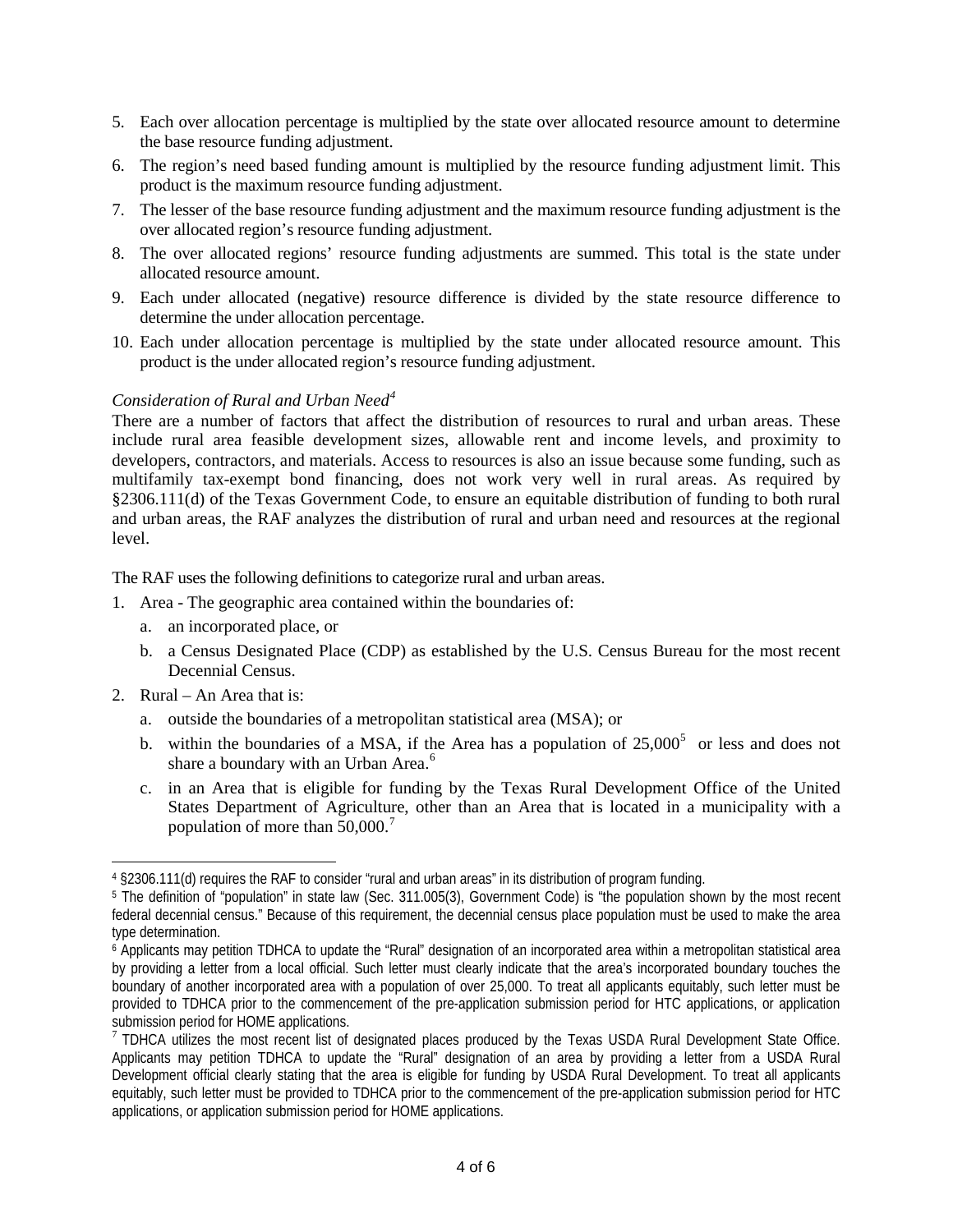- 3. Urban An Area that:
	- a. is located within the boundaries of a metropolitan statistical area (MSA); or
	- b. does not meet the Rural Area definition.

## *Measuring Rural and Urban Affordable Housing Need*

The following steps calculate the level of need in rural and urban areas.

- 1. Need data are adjusted to current year levels by applying a growth factor based on the growth experienced since 2000.
- 2. The same need measure weights used to determine the regional need distribution are multiplied by the region's funding amount. This product is the measure funding amount.
- 3. Area level measure data is identified as being rural or urban based on the RAF area definitions.
- 4. Using the coded area data, each measure's affected number of rural and urban persons or households in the region is calculated.
- 5. The corresponding measure rural and urban percentages are calculated.
- 6. For each measure, the regional funding amount is multiplied by the measure rural and urban percentages to calculate the rural and urban measure funding amounts.
- 7. The rural and urban measure funding amounts are summed for the measures. These totals are the region's rural and urban need based funding amounts.
- 8. The region's rural and urban need based funding amounts are divided by the region's total funding amount. These quotients provide the region's rural and urban need percentages.

## *Measuring Rural and Urban Available Resources*

The following steps calculate the Rural and Urban distribution of available housing resources.

- 1. The geographically coded area data is summed to calculate regional rural and urban resource totals. Funding allocated at the county level is proportionately distributed based on the percentage split between rural and urban areas within the county. The resulting totals are the rural and urban resource totals.
- 2. The corresponding regional rural and urban resource percentages are calculated.

# *Rural and Urban Available Resources Funding Adjustment*

The following steps calculate the rural and urban area resource funding adjustments.

- 1. The differences between the rural and urban resource percentages and rural and urban need percentages are calculated. The resulting differences shows which of the two areas (rural or urban) were over or under allocated.
- 2. Each over allocated (positive) area resource difference is multiplied by the region's funding amount. For example, if the urban area is over allocated, then the difference is multiplied by the Regional Funding Amount. The resulting product is the area's base resource funding adjustment.
- 3. The over allocated area's need based funding amount is multiplied by the resource funding adjustment limit. This product is the area's maximum resource funding adjustment.
- 4. The lesser of the area's base resource funding adjustment or the maximum resource funding adjustment is the area's resource funding adjustment.

## *Rural and Urban Regional Funding Amounts*

The area's over allocated resource funding adjustment is subtracted from the over allocated area's need based funding amount and is added to the under allocated area's need based funding amount.